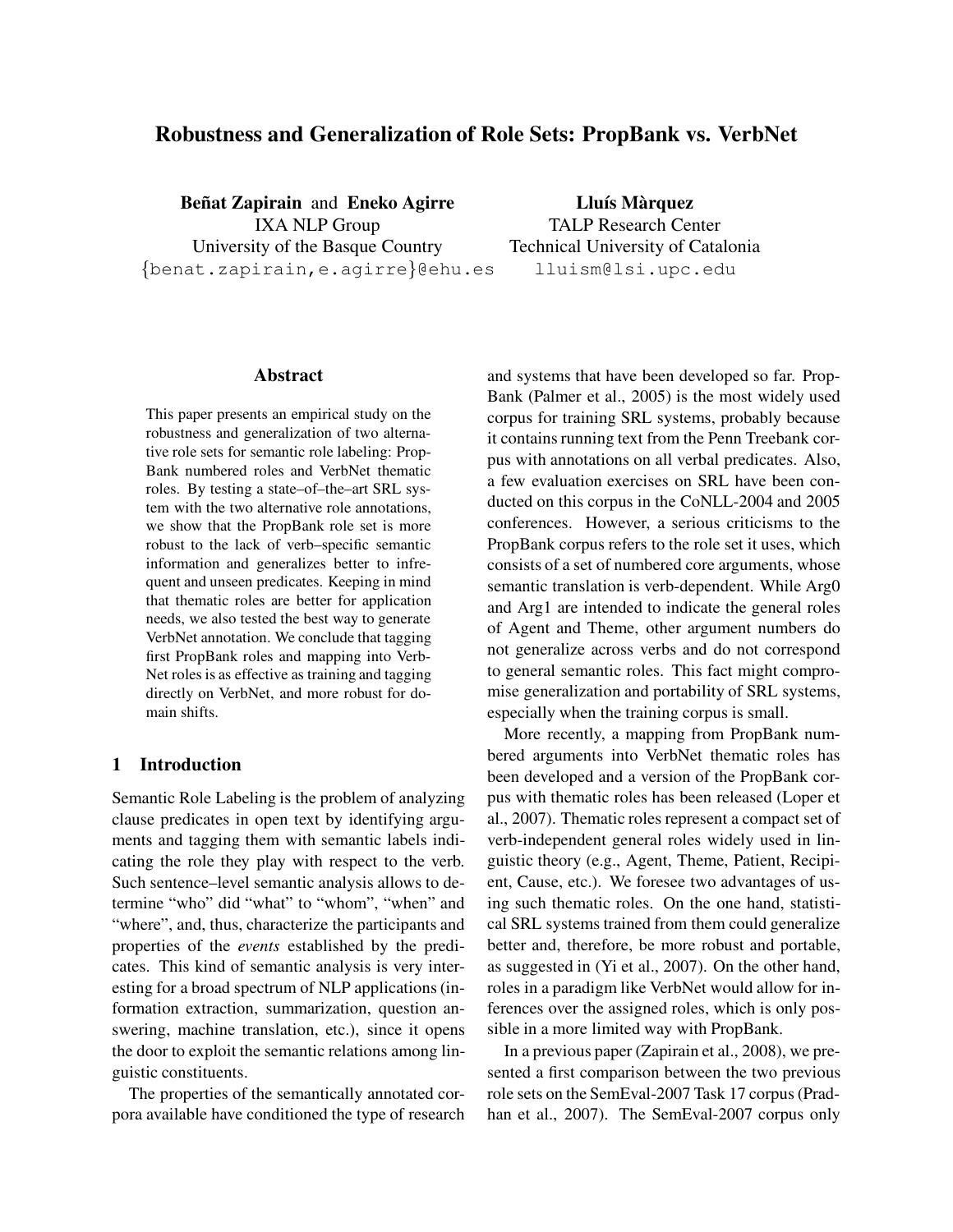comprised examples about 50 different verbs. The results of that paper were, thus, considered preliminary, as they could depend on the small amount of data (both in training data and number of verbs) or the specific set of verbs being used. Now, we extend those experiments to the entire PropBank corpus, and we include two extra experiments on domain shifts (using the Brown corpus as test set) and on grouping VerbNet labels. More concretely, this paper explores two aspects of the problem. First, having in mind the claim that general thematic roles should be more robust to changing domains and unseen predicates, we study the performance of a state-of-the-art SRL system trained on either codification of roles and some specific settings, i.e. including/excluding verb-specific information, labeling unseen verb predicates, or domain shifts. Second, assuming that application scenarios would prefer dealing with general thematic role labels, we explore the best way to label a text with thematic roles, namely, by training directly on VerbNet roles or by using the PropBank SRL system and perform a posterior mapping into thematic roles.

The results confirm our preliminary findings (Zapirain et al., 2008). We observe that the PropBank roles are more robust in all tested experimental conditions, i.e., the performance decrease is more severe for VerbNet. Besides, tagging first PropBank roles and then mapping into VerbNet roles is as effective as training and tagging directly on VerbNet, and more robust for domain shifts.

The rest of the paper is organized as follows: Section 2 contains some background on PropBank and VerbNet role sets. Section 3 presents the experimental setting and the base SRL system used for the role set comparisons. In Section 4 the main comparative experiments on robustness are described. Section 5 is devoted to analyze the posterior mapping of PropBank outputs into VerbNet thematic roles, and includes results on domain–shift experiments using Brown as test set. Finally, Sections 6 and 7 contain a discussion of the results.

## 2 Corpora and Semantic Role Sets

The PropBank corpus is the result of adding a semantic layer to the syntactic structures of Penn Treebank II (Palmer et al., 2005). Specifically, it provides information about predicate-argument structures to all verbal predicates of the Wall Street Journal section of the treebank. The role set is theory– neutral and consists of a set of numbered core arguments (Arg0, Arg1, ..., Arg5). Each verb has a frameset listing its allowed role labels and mapping each numbered role to an English-language description of its semantics.

Different senses for a polysemous verb have different framesets, but the argument labels are semantically consistent in all syntactic alternations of the same verb–sense. For instance in "Kevin broke [the window] $_{Arg1}$ " and in "[The door] $_{Arg1}$  broke into a million pieces", for the verb *broke.01*, both Arg1 arguments have the same semantic meaning, that is "broken entity". Nevertheless, argument labels are not necessarily consistent across different verbs (or verb senses). For instance, the same Arg2 label is used to identify the Destination argument of a proposition governed by the verb send and the Beneficiary argument of the verb compose. This fact might compromise generalization of systems trained on Prop-Bank, which might be focusing too much on verb– specific knowledge. It is worth noting that the two most frequent arguments, Arg0 and Arg1, are intended to indicate the general roles of Agent and Theme and are usually consistent across different verbs. However, this correspondence is not total. According to the study by (Yi et al., 2007), Arg0 corresponds to Agent 85.4% of the time, but also to Experiencer (7.2%), Theme (2.1%), and Cause (1.9%). Similarly, Arg1 corresponds to Theme in 47.0% of the occurrences but also to Topic (23.0%), Patient (10.8%), and Product (2.9%), among others. Contrary to core arguments, adjuncts (Temporal and Location markers, etc.) are annotated with a closed set of general and verb-independent labels.

VerbNet (Kipper et al., 2000) is a computational verb lexicon in which verbs are organized hierarchically into classes depending on their syntactic/semantic linking behavior. The classes are based on Levin's verb classes (Levin, 1993) and each contains a list of member verbs and a correspondence between the shared syntactic frames and the semantic information, such as thematic roles and selectional constraints. There are 23 thematic roles (Agent, Patient, Theme, Experiencer, Source, Beneficiary, Instrument, etc.) which, unlike the Prop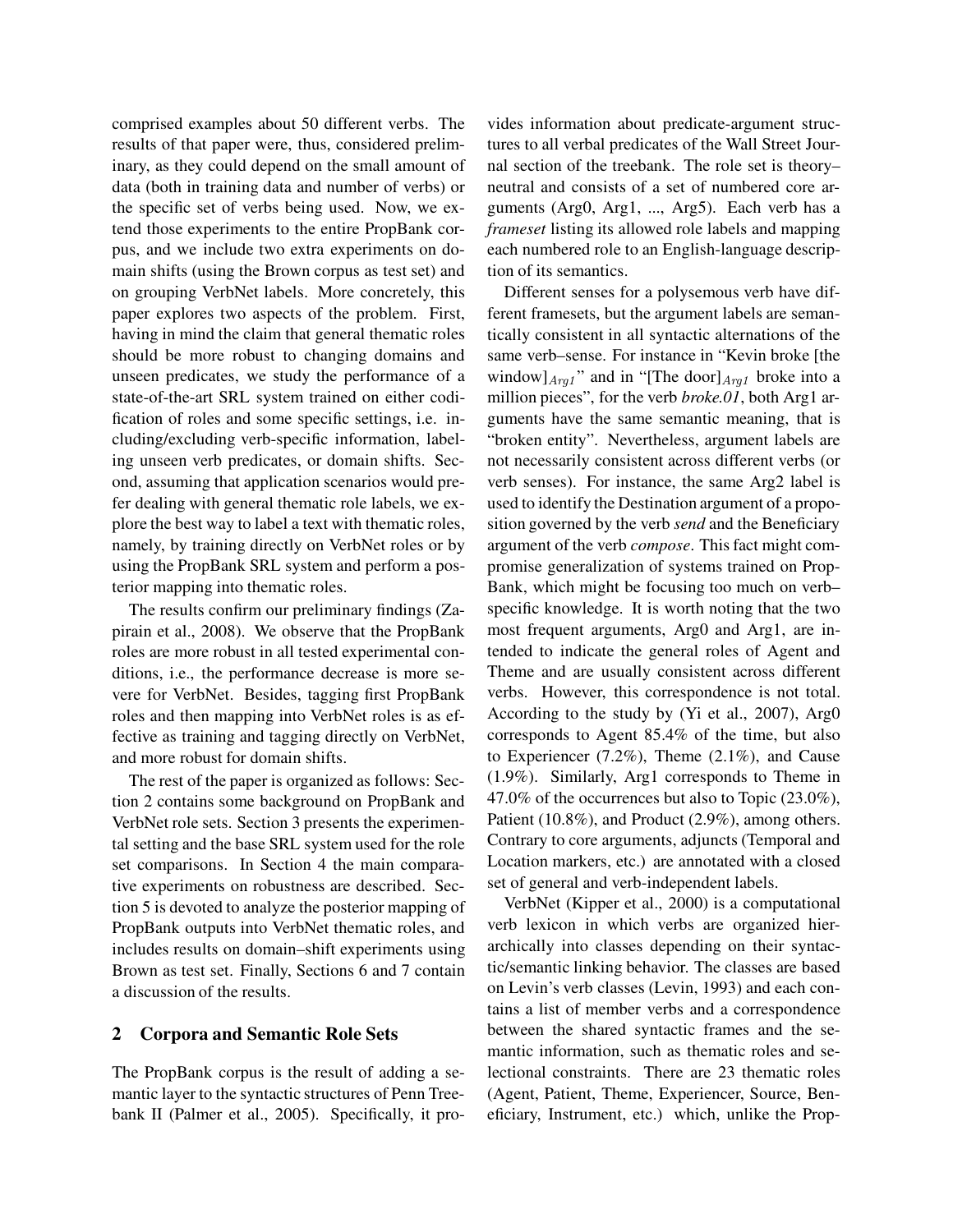Bank numbered arguments, are considered as general verb-independent roles.

This level of abstraction makes them, in principle, better suited (compared to PropBank numbered arguments) for being directly exploited by general NLP applications. But, VerbNet by itself is not an appropriate resource to train SRL systems. As opposed to PropBank, the number of tagged examples is far more limited in VerbNet. Fortunately, in the last years a twofold effort has been made in order to generate a large corpus fully annotated with thematic roles. Firstly, the SemLink<sup>1</sup> resource (Loper et al., 2007) established a mapping between Prop-Bank framesets and VerbNet thematic roles. Secondly, the SemLink mapping was applied to a representative portion of the PropBank corpus and manually disambiguated (Loper et al., 2007). The resulting corpus is currently available for the research community and makes possible comparative studies between role sets.

## 3 Experimental Setting

#### 3.1 Datasets

The data used in this work is the benchmark corpus provided by the SRL shared task of CoNLL-2005 (Carreras and Màrquez, 2005). The dataset, of over 1 million tokens, comprises PropBank sections 02– 21 for training, and sections 24 and 23 for development and test, respectively. From the input information, we used part of speech tags and full parse trees (generated using Charniak's parser) and discarded named entities. Also, we used the publicly available SemLink mapping from PropBank into Verb-Net roles (Loper et al., 2007) to generate a replicate of the CoNLL-2005 corpus containing also the Verb-Net annotation of roles.

Unfortunately, SemLink version 1.0 does not cover all propositions and arguments in the Prop-Bank corpus. In order to have an homogeneous corpus and not to bias experimental evaluation, we decided to discard all incomplete examples and keep only those propositionsthat were 100% mapped into VerbNet roles. The resulting corpus contains 56% of the original propositions, that is, over 50,000 propositions in the training set. This subcorpus is much larger than the SemEval-2007 Task 17 dataset used in our previous experimental work (Zapirain et al., 2008). The difference is especially noticeable in the diversity of predicates represented. In this case, there are 1,709 different verbs (1,505 lemmas) compared to the 50 verbs of the SemEval corpus. We believe that the size and richness of this corpus is enough to test and extract reliable conclusions on the robustness and generalization across verbs of the role sets under study.

In order to study the behavior of both role sets in out–of–domain data, we made use of the Prop-Banked Brown corpus (Marcus et al., 1994) for testing, as it is also mapped into VerbNet thematic roles in the SemLink resource. Again, we discarded those propositions that were not entirely mapped into thematic roles (45%).

#### 3.2 SRL System

Our basic Semantic Role Labeling system represents the tagging problem as a Maximum Entropy Markov Model (MEMM). The system uses full syntactic information to select a sequence of constituents from the input text and tags these tokens with Begin/Inside/Outside (BIO) labels, using state-of-theart classifiers and features. The system achieves very good performance in the CoNLL-2005 shared task dataset and in the SRL subtask of the SemEval-2007 English lexical sample task (Zapirain et al., 2007). Check this paper for a complete description of the system.

When searching for the most likely state sequence, the following constraints are observed<sup>2</sup>:

- 1. No duplicate argument classes for Arg0–Arg5 PropBank (or VerbNet) roles are allowed.
- 2. If there is a R-X argument (reference), then there has to be a X argument before (referent).
- 3. If there is a C-X argument (continuation), then there has to be a X argument before.
- 4. Before a I-X token, there has to be a B-X or I-X token.
- 5. Given a predicate, only the arguments described in its PropBank (or VerbNet) lexical entry (i.e., the verbal frameset) are allowed.

<sup>1</sup>http://verbs.colorado.edu/semlink/

<sup>&</sup>lt;sup>2</sup>Note that some of the constraints are dependent of the role set used, i.e., PropBank or VerbNet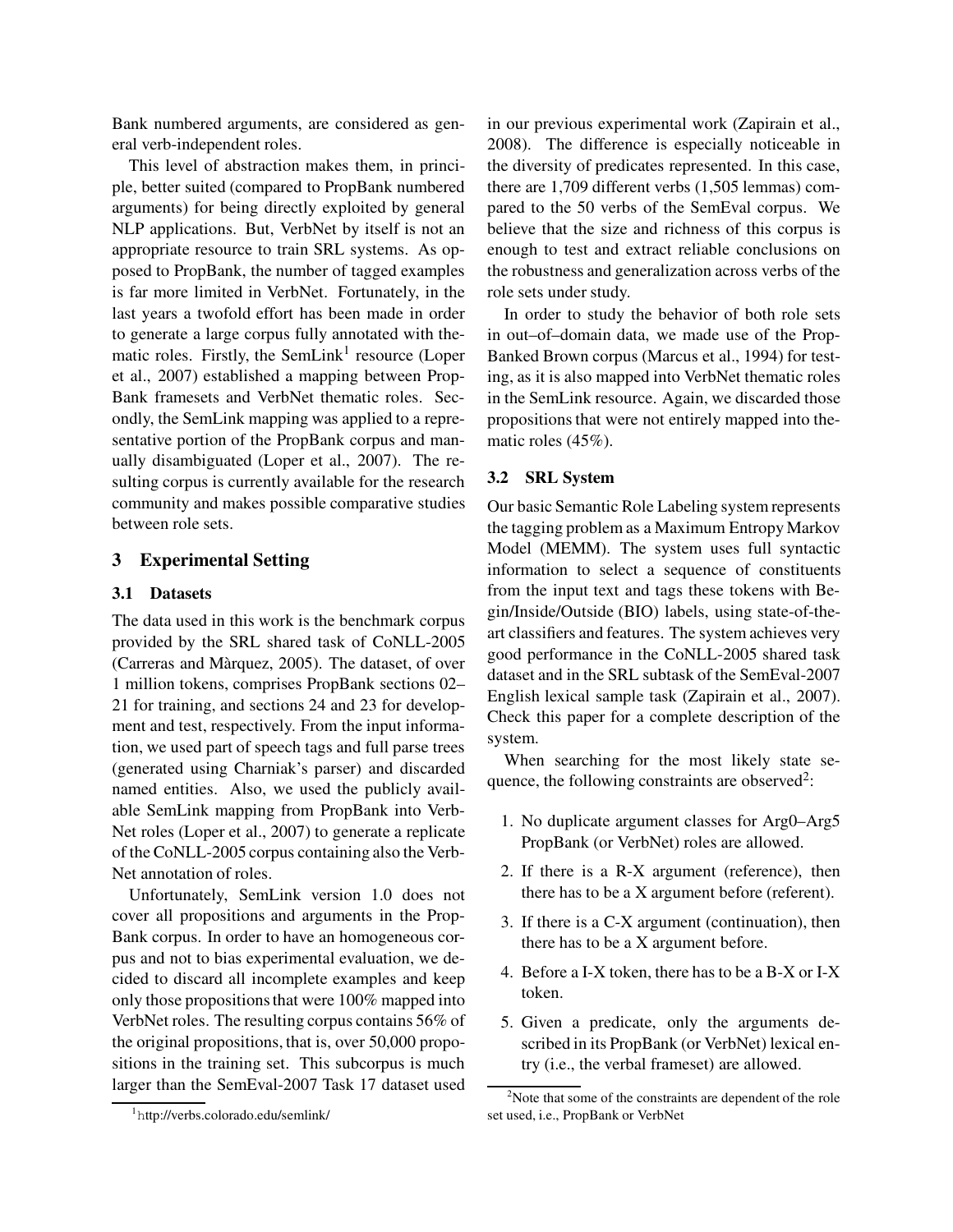Regarding the last constraint, the lexical entries of the verbs were constructed from the training data itself. For instance, the verb build appears with four different PropBank core roles (Arg0–3) and five VerbNet roles (Product, Material, Asset, Attribute, Theme), which are the only ones allowed for that verb at test time. Note that in the cases where the verb sense was known we could constraint the possible arguments to those that appear in the lexical entry of that sense, as opposed of using the arguments that appear in all senses.

## 4 On the Generalization of Role Sets

We first seek a basic reference of the comparative performance of the classifier on each role set. We devised two settings based on our dataset. In the first setting ('SemEval') we use all the available information provided in the corpus, including the verb senses in PropBank and VerbNet. This information was available both in the training and test, and was thus used as an additional feature by the classifier and to constrain further the possible arguments when searching for the most probable Viterbi path. We call this setting 'SemEval' because the SemEval-2007 competition (Pradhan et al., 2007) was performed using this configuration.

Being aware that, in a real scenario, the sense information will not be available, we devised the second setting ('CoNLL'), where the hand-annotated verb sense information was discarded. This is the setting used in the CoNLL 2005 shared task (Carreras and Màrquez, 2005).

The results for the first setting are shown in the 'SemEval setting' rows of Table 1. The correct, excess, missed, precision, recall and  $F_1$  measures are reported, as customary. The significance intervals for  $F_1$  are also reported. They have been obtained with bootstrap resampling (Noreen, 1989).  $F_1$  scores outside of these intervals are assumed to be significantly different from the related  $F_1$  score  $(p < 0.05)$ . The results for PropBank are slightly better, which is reasonable, as the number of labels that the classifier has to learn in the case of VerbNet should make the task harder. In fact, given the small difference, one could think that VerbNet labels, being more numerous, are easier to learn, perhaps because they are more consistent across verbs.

In the second setting ('CoNLL setting' row in the same table) the PropBank classifier degrades slightly, but the difference is not statistically significant. On the contrary, the drop of 1.6 points for VerbNet is significant, and shows greater sensitivity to the absence of the sense information for verbs. One possible reason could be that the VerbNet classifier is more dependant on the argument filter (i.e., the 5th constraint in Section 3.2, which only allows roles that occur in the verbal frameset) used in the Viterbi search, and lacking the sense information makes the filter less useful. In fact, we have attested that the 5th constrain discard more than 60% of the possible candidates for VerbNet, making the task of the classifier easier.

In order to test this hypothesis, we run the CoNLL setting with the 5th constraint disabled (that is, allowing any argument). The results in the 'CoNLL setting (no 5th)' rows of Table 1 show that the drop for PropBank is negligible and not significant, while the drop for VerbNet is more important, and statistically significant.

Another view of the data is obtained if we compute the  $F_1$  scores for core arguments and adjuncts separately (last two columns in Table 1). The performance drop for PropBank in the first three rows is equally distributed on both core arguments and adjuncts. On the contrary, the drop for VerbNet roles is more acute in core arguments (3.7 points), while adjuncts with the 5th constraint disabled get results close to the SemEval setting. These results confirm that the information in the verbal frameset is more important in VerbNet than in PropBank, as only core arguments are constrained in the verbal framesets. The explanation could stem from the fact that current SRL systems rely more on syntactic information than pure semantic knowledge. While PropBank arguments Arg0–5 are easier to distinguish on syntactic grounds alone, it seems quite difficult to distinguish among roles like Theme and Topic unless we have access to the specific verbal frameset. This corresponds nicely with the performance drop for Verb-Net when there is less information about the verb in the algorithm (i.e., sense or frameset).

We further analyzed the results by looking at each of the individual core arguments and adjuncts. Table 2 shows these results on the CoNLL setting. The performance for the most frequent roles is similar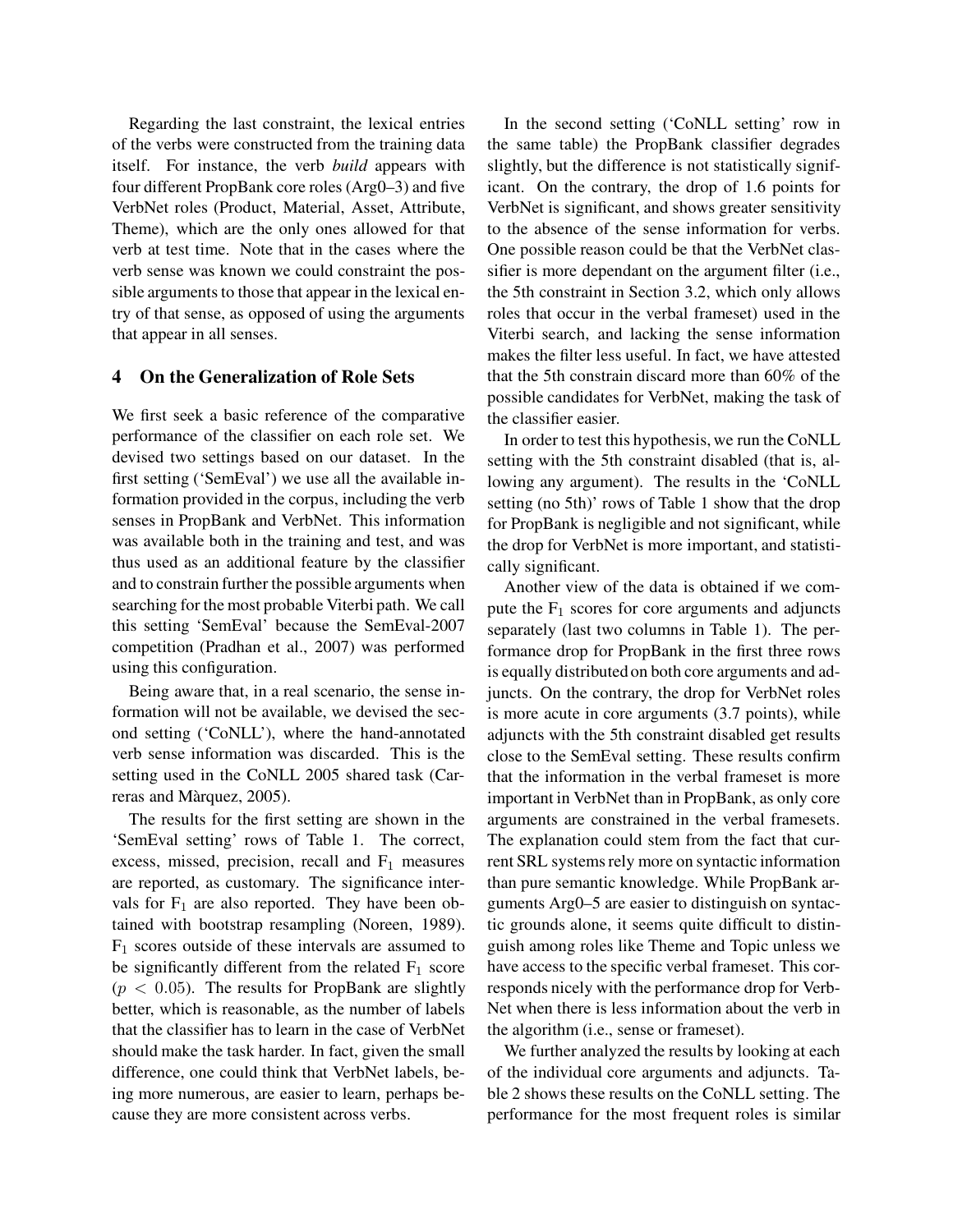| PropBank               |         |        |                    |           |        |                 |            |            |
|------------------------|---------|--------|--------------------|-----------|--------|-----------------|------------|------------|
| Experiment             | correct | excess | missed             | precision | recall | F <sub>1</sub>  | $F_1$ core | $F_1$ adj. |
| SemEval setting        | 6,022   | 1,378  | $\overline{1,722}$ | 81.38     | 77.76  | $79.53 \pm 0.9$ | 82.25      | 72.48      |
| CoNLL setting          | 5,977   | 1.424  | 1.767              | 80.76     | 77.18  | $78.93 \pm 0.9$ | 81.64      | 71.90      |
| CoNLL setting (no 5th) | 5,972   | 1.434  | 1.772              | 80.64     | 77.12  | $78.84 \pm 0.9$ | 81.49      | 71.50      |
| No verbal features     | 5,557   | 1,828  | 2,187              | 75.25     | 71.76  | $73.46 \pm 1.0$ | 74.87      | 70.11      |
| Unseen verbs           | 267     | 89     | 106                | 75.00     | 71.58  | $73.25 \pm 4.0$ | 76.21      | 64.92      |
|                        |         |        |                    |           |        |                 |            |            |
| VerbNet                |         |        |                    |           |        |                 |            |            |
| Experiment             | correct | excess | missed             | precision | recall | F <sub>1</sub>  | $F_1$ core | $F_1$ adj. |
| SemEval setting        | 5.927   | 1.409  | 1.817              | 80.79     | 76.54  | $78.61 \pm 0.9$ | 81.28      | 71.83      |
| CoNLL setting          | 5.816   | 1.548  | 1.928              | 78.98     | 75.10  | $76.99 \pm 0.9$ | 79.44      | 70.20      |
| CoNLL setting (no 5th) | 5.746   | 1.669  | 1.998              | 77.49     | 74.20  | $75.81 \pm 0.9$ | 77.60      | 71.67      |
| No verbal features     | 4.679   | 2.724  | 3.065              | 63.20     | 60.42  | $61.78 \pm 0.9$ | 59.19      | 69.95      |
| Unseen verbs           | 207     | 136    | 166                | 60.35     | 55.50  | $57.82 \pm 4.3$ | 55.04      | 63.41      |

Table 1: Basic results using PropBank (top) and VerbNet (bottom) role sets on different settings.

for both. Arg0 gets 88.49, while Agent and Experiencer get 87.31 and 87.76 respectively. Arg2 gets 79.91, but there is more variation on Theme, Topic and Patient (which get 75.46, 85.70 and 78.64 respectively).

Finally, we grouped the results according to the frequency of the verbs in the training data. Table 3 shows that both PropBank and VerbNet get decreasing results for less frequent verbs. PropBank gets better results in all frequency ranges, except for the most frequent, which contains a single verb  $(say)$ .

Overall, the results on this section point out at the weaknesses of the VerbNet role set regarding robustness and generalization. The next sections examine further its behavior.

#### 4.1 Generalization to Unseen Predicates

In principle, the PropBank core roles (Arg0–4) get a different interpretation depending of the verb, that is, the meaning of each of the roles is described separately for each verb in the PropBank framesets. Still, the annotation criteria used with PropBank tried to make the two main roles (Arg0 and Arg1, which account for most of the occurrences) consistent across verbs. On the contrary, in VerbNet all roles are completely independent of the verb, in the sense that the interpretation of the role does not vary across verbs. But, at the same time, each verbal entry lists the possible roles it accepts, and the combinations allowed.

This experiment tests the sensitivity of the two approaches when the SRL system encounters a verb which does not occur in the training data. In principle, we would expect the VerbNet semantic labels, which are more independent across verbs, to be more robust at tagging new predicates. It is worth noting that this is a realistic scenario, even for the verb-specific PropBank labels. Predicates which do not occur in the training data, but do have a Prop-Bank lexicon entry, could appear quite often in the text to be analyzed.

For this experiment, we artificially created a test set for unseen verbs. We chose 10 verbs (see Table 4) at random for testing (as in (Zapirain et al., 2008)), and removed all the propositions governed by them from the train set.

The results obtained after training and testing the classifier are shown in the last rows in Table 1. Note that they are not directly comparable to the other results mentioned so far, as the train and test sets are smaller. Figures indicate that the performance of the PropBank argument classifier is considerably higher than the VerbNet classifier, with a  $\sim$ 15 point gap.

This experiment shows that lacking any information about verbal head, the classifier has a hard time to distinguish among VerbNet roles. In order to confirm this, we performed the following experiment.

#### 4.2 Sensitivity to Verb-dependent Features

In this experiment we want to test the sensitivity of the role sets when the classifier does not have any information of the verb predicate. We removed from the training and testing data all the features which make any reference to the verb, including, among others: the surface form, lemma and POS of the verb, and all the combined features that include the verb form (please, refer to (Zapirain et al., 2007) for a complete description of the feature set).

The results are shown in the 'No verbal features'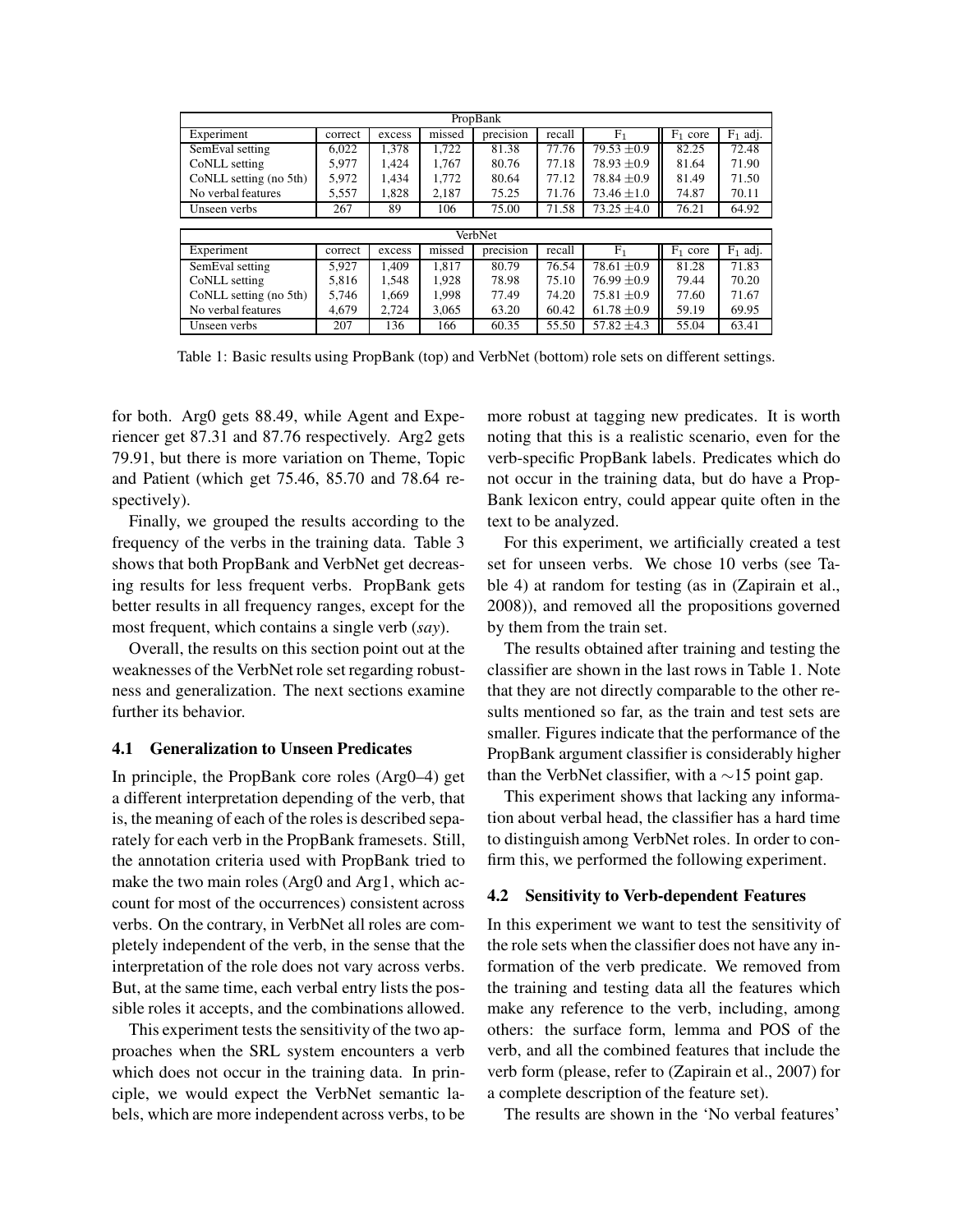|                      | CoNLL setting |                |             | No verb features |                |             |
|----------------------|---------------|----------------|-------------|------------------|----------------|-------------|
|                      |               | PBank          | <b>VNet</b> |                  | PBank          | <b>VNet</b> |
|                      | corr.         | F <sub>1</sub> | corr.       | $F_1$            | F <sub>1</sub> | ${\rm F_1}$ |
| Overall              | 5977          | 78.93          | 5816        | 76.99            | 73.46          | 61.78       |
| Arg0                 | 1919          | 88.49          |             |                  | 84.02          |             |
| Arg1                 | 2240          | 79.81          |             |                  | 73.29          |             |
| Arg2                 | 303           | 65.44          |             |                  | 48.58          |             |
| Arg3                 | 10            | 52.63          |             |                  | 14.29          |             |
| Actor1               |               |                | 44          | 85.44            |                | 0.00        |
| Actor2               |               |                | 10          | 71.43            |                | 25.00       |
| Agent                |               |                | 1603        | 87.31            |                | 77.21       |
| Attribut.            |               |                | 25          | 71.43            |                | 50.79       |
| Cause                |               |                | 51          | 62.20            |                | 5.61        |
| Experien.            |               |                | 215         | 87.76            |                | 86.69       |
| Location             |               |                | 31          | 64.58            |                | 25.00       |
| Patient1             |               |                | 38          | 67.86            |                | 5.71        |
| Patient              |               |                | 208         | 78.64            |                | 25.06       |
| Patient <sub>2</sub> |               |                | 21          | 67.74            |                | 43.33       |
| Predicate            |               |                | 83          | 62.88            |                | 28.69       |
| Product              |               |                | 44          | 61.97            |                | 2.44        |
| Recipient            |               |                | 85          | 79.81            |                | 62.73       |
| Source               |               |                | 29          | 60.42            |                | 30.95       |
| <b>Stimulus</b>      |               |                | 39          | 63.93            |                | 13.70       |
| Theme                |               |                | 1021        | 75.46            |                | 52.14       |
| Theme1               |               |                | 20          | 57.14            |                | 4.44        |
| Theme2               |               |                | 21          | 70.00            |                | 23.53       |
| Topic                |               |                | 683         | 85.70            |                | 73.58       |
| <b>ADV</b>           | 132           | 53.44          | 129         | 52.12            | 52.67          | 53.31       |
| CAU                  | 13            | 53.06          | 13          | 52.00            | 53.06          | 45.83       |
| <b>DIR</b>           | 22            | 53.01          | 27          | 56.84            | 40.00          | 46.34       |
| <b>DIS</b>           | 133           | 77.78          | 137         | 79.42            | 77.25          | 78.34       |
| LOC                  | 126           | 61.76          | 126         | 61.02            | 59.56          | 57.34       |
| <b>MNR</b>           | 109           | 58.29          | 111         | 54.81            | 52.99          | 51.49       |
| <b>MOD</b>           | 249           | 96.14          | 248         | 95.75            | 96.12          | 95.57       |
| <b>NEG</b>           | 124           | 98.41          | 124         | 98.80            | 98.41          | 98.01       |
| <b>PNC</b>           | 26            | 44.07          | 29          | 44.62            | 38.33          | 41.79       |
| <b>TMP</b>           | 453           | 75.00          | 450         | 73.71            | 73.06          | 73.89       |

Table 2: Detailed results on the CoNLL setting. Reference arguments and verbs have been omitted for brevity, as well as those with less than 10 occ. The last two columns refer to the results on the CoNLL setting with no verb features.

| Freq.   | PBank |       | VNet $\parallel$ Freq. | PBank | <b>VNet</b> |
|---------|-------|-------|------------------------|-------|-------------|
| $0-50$  | 74.21 |       | 71.11   500-900        | 77.97 | 75.77       |
| 50-100  | 74.79 | 71.83 | > 900                  | 91,83 | 92,23       |
| 100-500 | 77.16 | 75.41 |                        |       |             |

Table 3:  $F_1$  results split according to the frequency of the verb in the training data.

| Test   allow, approve, buy, find, improve, kill, produce, prove, |
|------------------------------------------------------------------|
| report, rush                                                     |

Table 4: Verbs used for testing in the *unseen verbs* experiment

rows of Table 1. The performance drops more than 5 points in PropBank, but the drop for VerbNet is dramatic, with more than 15 points.

A closer look at the detailed role-by-role performances can be done if we compare the  $F_1$  rows in the CoNLL setting and in the 'no verb features' setting in Table 2. Those results show that both Arg0 and Arg1 are quite robust to the lack of target verb information, while Arg2 and Arg3 get more affected. Given the relatively low number of Arg2 and Arg3 arguments, their performance drop does not affect so much the overall PropBank performance. In the case of VerbNet, the picture is very different. Focusing on the most frequent roles first, while the performance drop for Experiencer, Agent and Topic is of 1, 10 and 12 points respectively, the other roles get very heavy losses (e.g. Theme and Patient drop 23 and 50 points), and the rest of roles are barely found. It is worth noting that the adjunct labels get very similar performances in both PropBank and Verb-Net cases. In fact, Table 1 in the last two rows shows very clearly that the performance drop is caused by the core arguments.

The better robustness of the PropBank roles can be explained by the fact that, when creating Prop-Bank, the human PropBank annotators tried to be consistent when tagging Arg0 and Arg1 across verbs. We also think that both Arg0 and Arg1 can be detected quite well relying on unlexicalized syntactic features only, that is, not knowing which are the verbal and nominal heads. On the other hand, distinguishing between Arg2–4 is more dependant on the subcategorization frame of the verb, and thus more sensitive to the lack of verbal information.

In the case of VerbNet, the more fine-grained distinction among roles seems to depend more on the meaning of the predicate. For instance, distinguishing between Agent–Experiencer, or Theme–Topic– Patient. The lack of the verbal head makes it much more difficult to distinguish among those roles. The same phenomena can be observed among the roles not typically realized as Subject or Object such as Recipient, Source, Product, or Stimulus.

#### 5 Mapping into VerbNet Thematic Roles

As mentioned in the introduction, the interpretation of PropBank roles depends on the verb, and that makes them less suitable for NLP applications. On the other hand, VerbNet roles have a direct interpretation. In this section, we test the performance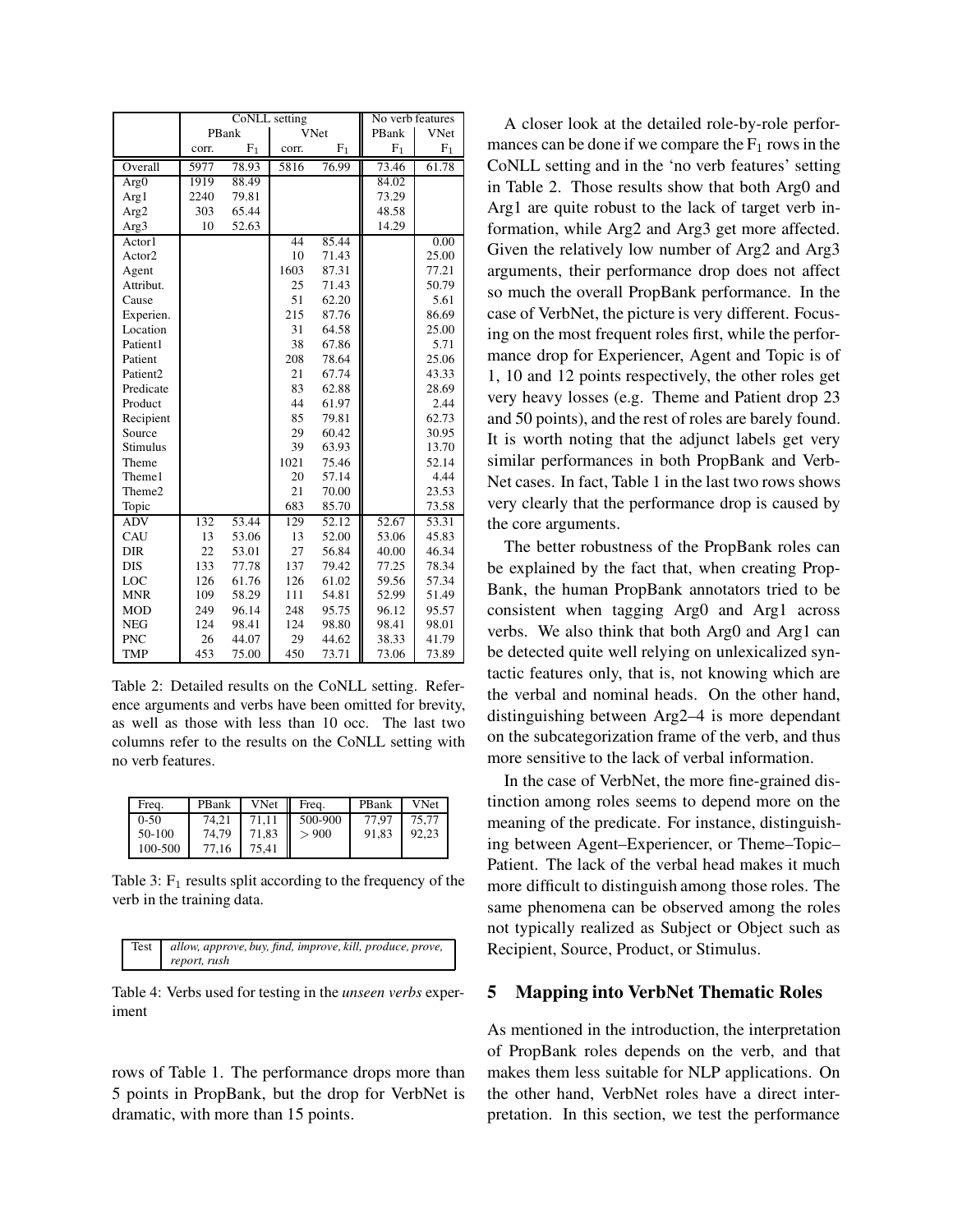| Test on WSJ                | all             | core  | adj.  |
|----------------------------|-----------------|-------|-------|
| PropBank to VerbNet (hand) | $79.17 \pm 0.9$ | 81.77 | 72.50 |
| VerbNet (SemEval setting)  | $78.61 \pm 0.9$ | 81.28 | 71.84 |
| PropBank to VerbNet (MF)   | $77.15 \pm 0.9$ | 79.09 | 71.90 |
| VerbNet (CoNLL setting)    | $76.99 \pm 0.9$ | 79.44 | 70.88 |
| Test on Brown              |                 |       |       |
| PropBank to VerbNet (MF)   | $64.79 \pm 1.0$ | 68.93 | 55.94 |
| VerbNet (CoNLL setting)    | $62.87 \pm 1.0$ | 67.07 | 54.69 |

Table 5: Results on VerbNet roles using two different strategies. Topmost 4 rows for the usual test set (WSJ), and the 2 rows below for the Brown test set.

of two different approaches to tag input sentences with VerbNet roles: (1) train on corpora tagged with VerbNet, and tag the input directly; (2) train on corpora tagged with PropBank, tag the input with Prop-Bank roles, and use a PropBank to VerbNet mapping to output VerbNet roles.

The results for the first approach are already available (cf. Table 1). For the second approach, we just need to map PropBank roles into VerbNet roles using SemLink (Loper et al., 2007). We devised two experiments. In the first one we use the handannotated verb class in the test set. For each predicate we translate PropBank roles into VerbNet roles making use of the SemLink mapping information corresponding to that verb lemma and its verbal class.

For instance, consider an occurrence of *allow* in a test sentence. If the occurrence has been manually annotated with the VerbNet class 29.5, we can use the following entry in SemLink to add the VerbNet role Predicate to the argument labeled with Arg1, and Agent to the Arg0 argument.

```
<predicate lemma="allow">
  <argmap pb-roleset="allow.01" vn-class="29.5">
    <role pb-arg="1" vn-theta="Predicate" />
    <role pb-arg="0" vn-theta="Agent" />
  </argmap>
</predicate>
```
The results obtained using the hand-annotated VerbNet classes (and the SemEval setting for Prop-Bank), are shown in the first row of Table 5. If we compare these results to those obtained by VerbNet in the SemEval setting (second row of Table 5), they are 0.5 points better, but the difference is not statistically significant.

In a second experiment, we discarded the sense annotations from the dataset, and tried to predict the VerbNet class of the target verb using the most fre-

| experiment                                                                   | COTT. |                         |
|------------------------------------------------------------------------------|-------|-------------------------|
| Grouped (CoNLL Setting)                                                      |       | $5.951$ 78.11 $\pm$ 0.9 |
| PropBank to VerbNet to Grouped $\vert$ 5.970 $\vert$ 78.21 $\pm$ 0.9 $\vert$ |       |                         |

Table 6: Results for VerbNet grouping experiments.

quent class for the verb in the training data. Surprisingly, the accuracy of choosing the most frequent class is 97%. In the case of allow the most frequent class is 29.5, so we would use the same SemLink entry as above. The third row in Table 5 shows the results using the most frequent VerbNet class (and the CoNLL setting for PropBank). The performance drop compared to the use of the handannotated VerbNet class is of 2 points and statistically significant, and 0.2 points above the results obtained using VerbNet directly on the same conditions (fourth row of the same Table).

The last two rows in table 5 show the results when testing on the the Brown Corpus. In this case, the difference is larger, 1.9 points, and statistically significant in favor of the mapping approach. These results show that VerbNet roles are less robust to domain shifts. The performance drop when moving to an out–of–domain corpus is consistent with previously published results (Carreras and Màrquez, 2005).

#### 5.1 Grouping experiments

VerbNet roles are more numerous than PropBank roles, and that, in itself, could cause a drop in performance. Motivated by the results in (Yi et al., 2007), we grouped the 23 VerbNet roles in 7 coarser role groups. Note that their groupings are focused on the roles which map to PropBank Arg2. In our case we are interested in a more general grouping which covers all VerbNet roles, so we added two additional groups (Agent-Experiencer and Theme-Topic-Patient). We re-tagged the roles in the datasets with those groups, and then trained and tested our SRL system on those grouped labels. The results are shown in the first row of Table 6. In order to judge if our groupings are easier to learn, we can see that he performance gain with respect to the ungrouped roles (fourth row of Table 5) is small (76.99 vs. 78.11) but significant. But if we compare them to the results of the PropBank to VerbNet mapping, where we simply substitute the fine-grained roles by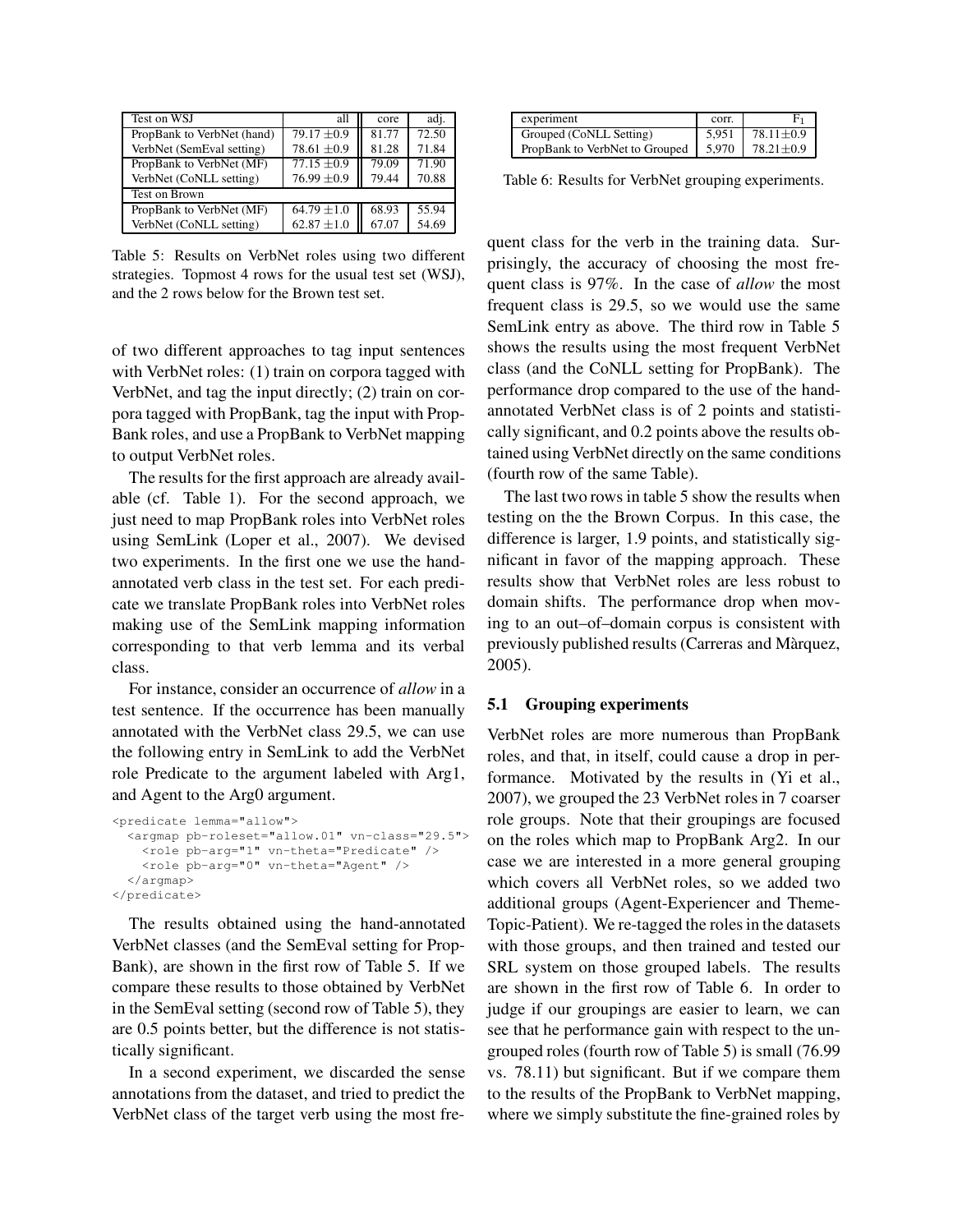their corresponding groups, we see that they still lag behind (second row in Table 6).

Although one could argue that better motivated groupings could be proposed, these results indicate that the larger number of VerbNet roles does not explain in itself the performance difference when compared to PropBank.

## 6 Related Work

As far as we know, there are only two other works performing comparisons of alternative role sets on a common test data. Gildea and Jurafsky (2002) mapped FrameNet frame elements into a set of abstract thematic roles (i.e., more general roles such as Agent, Theme, Location), and concluded that their system could use these thematic roles without degradation in performance.

(Yi et al., 2007) is a closely related work. They also compare PropBank and VerbNet role sets, but they focus on the performance of Arg2. They show that splitting Arg2 instances into subgroups based on VerbNet thematic roles improves the performance of the PropBank-based classifier. Their claim is that since VerbNet uses argument labels that are more consistent across verbs, they would provide more consistent training instances which would generalize better, especially to new verbs and genres. In fact they get small improvements in PropBank (WSJ) and a large improvement when testing on Brown.

An important remark is that Yi et al. use a combination of grouped VerbNet roles (for Arg2) and PropBank roles (for the rest of arguments). In contrast, our study compares both role sets as they stand, without modifications or mixing. Another difference is that they compare the systems based on the Prop-Bank roles —by mapping the output VerbNet labels back to PropBank Arg2— while in our case we decided to do just the contrary (i.e., mapping PropBank output into VerbNet labels and compare there). As we already said, we think that VerbNet–based labels can be more useful for NLP applications, so our target is to have a SRL system that provides VerbNet annotations. While not in direct contradiction, both studies show different angles of the complex relation between the two role sets.

#### 7 Conclusion and Future work

In this paper we have presented a study of the performance of a state-of-the-art SRL system trained on two alternative codifications of roles (PropBank and VerbNet) and some particular settings, e.g., including/excluding verb–specific information in features, labeling of infrequent and unseen verb predicates, and domain shifts. We observed that Prop-Bank labeling is more robust in all previous experimental conditions, showing less performance drops than VerbNet labels.

Assuming that application-based scenarios would prefer dealing with general thematic role labels, we explore the best way to label a text with VerbNet thematic roles, namely, by training directly on Verb-Net roles or by using the PropBank SRL system and performing a posterior mapping into thematic roles. While results are similar and not statistically significant in the WSJ test set, when testing on the Brown out–of–domain test set the difference in favor of PropBank plus mapping step is statistically significant. We also tried to map the fine-grained VerbNet roles into coarser roles, but it did not yield better results than the mapping from PropBank roles. As a side-product, we show that a simple most frequent sense disambiguation strategy for verbs is sufficient to provide excellent results in the PropBank to Verb-Net mapping.

Regarding future work, we would like to explore ways to improve the performance on VerbNet roles, perhaps using selectional preferences. We also want to work on the adaptation to new domains of both roles sets.

#### Acknowledgements

We are grateful to Martha Palmer and Edward Loper for kindly providing us with the SemLink mappings. This work has been partially funded by the Basque Government (IT-397-07) and by the Ministry of Education (KNOW TIN2006-15049, OpenMT TIN2006-15307-C03-02). Beñat is supported by a PhD grant from the University of the Basque Country.